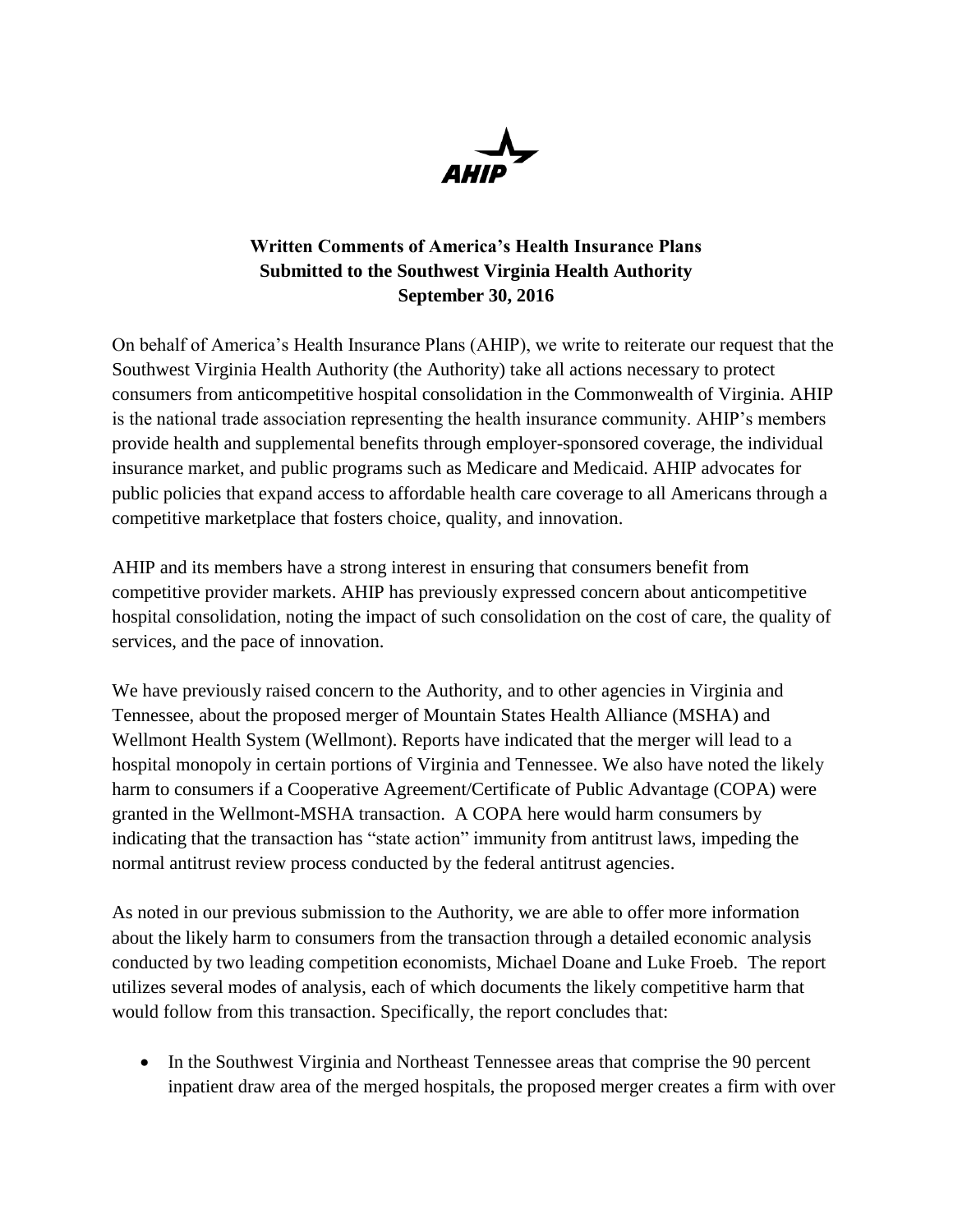a 77 percent share.

- An analysis of inpatients' hospital choices shows that the merged hospitals are each other's closest competitors. If Wellmont were to close, 75 percent of its patients would go to a Mountain States hospital. Similarly, if Mountain States were to close, 72 percent of its patients would go to a Wellmont facility.
- The "willingness to pay" modeling framework routinely used by competition agencies to evaluate the competitive effects of hospital mergers predicts price increases from this merger ranging from 12 percent at the low end to 130 percent at the high end.

Based on these analyses, the report concludes that "the merger is likely to significantly reduce competition and raise prices for consumers." The full report is included again with these comments for your convenience.

While COPAs may have the worthy goal of attempting to prevent, through regulation, harm to consumers from hospital mergers, COPA regulation cannot substitute fully for competition. The Federal Trade Commission (FTC) has advised states that COPAs are unnecessary to allow procompetitive activities and instead are likely to lead to "increased health care costs and decreased access to health care services."

We respectfully repeat our suggestion to the Authority that the FTC's guidance, the record of consumer harm from past anticompetitive hospital consolidations, and the conclusion reached by health care economists that this transaction will significantly reduce competition and raise prices for consumers should weigh significantly in its considerations.

The best approach is to prevent anticompetitive mergers and preserve competition in Virginia. Thus, we encourage the Authority and other entities in Virginia to ensure that COPAs are not used to allow transactions that will harm consumers of Virginia. More specifically, we encourage the Authority not to support the grant of a COPA to Wellmont-MSHA, but rather to let the transaction be analyzed by the federal antitrust agencies under the standard antitrust review process. A standard antitrust review process will ensure that consumers are protected from anti-competitive behavior, increased health care cost and reductions in access to care.

We thank the Authority for the opportunity to submit these comments.

Marc C. OR

Mara Osman